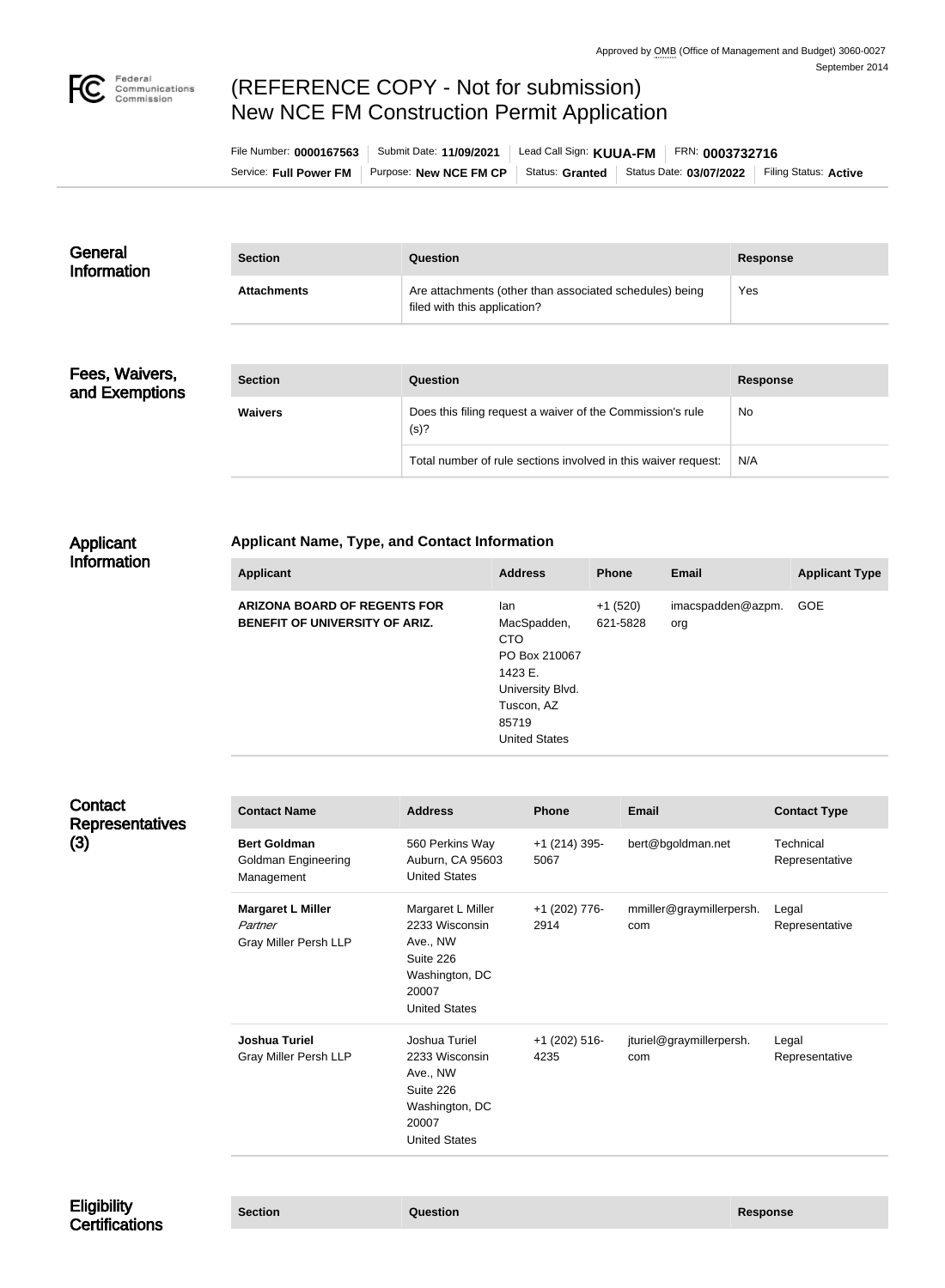| <b>Eligibility Certifications</b> | The applicant certifies that it is a:                                                                                                                                                                                                                                                                                                                                                                                                                                                              | Nonprofit educational<br>institution |
|-----------------------------------|----------------------------------------------------------------------------------------------------------------------------------------------------------------------------------------------------------------------------------------------------------------------------------------------------------------------------------------------------------------------------------------------------------------------------------------------------------------------------------------------------|--------------------------------------|
|                                   | The applicant certifies that the Commission has previously<br>granted a broadcast application identified here by file<br>number that found this applicant qualified as a<br>noncommercial educational entity with a qualifying<br>educational program, and that the applicant will use the<br>proposed station to advance a program similar to that the<br>Commission has found qualifying in applicant's previous<br>application.                                                                 | Yes                                  |
|                                   | The applicant certifies that its governing documents (e.g.,<br>articles of incorporation, by-laws, charter, enabling statute,<br>and/or other pertinent organizational document) permit the<br>applicant to advance an educational program and that there<br>is no provision in any of those documents that would restrict<br>the applicant from advancing an educational program or<br>complying with any Commission rule, policy, or provision of<br>the Communications Act of 1934, as amended. | Yes                                  |

# Parties to the Application (14)

| <b>Party Name</b>                                                | <b>Address</b>                                           | <b>Phone</b>          | <b>Email</b>       | <b>Positional Interest</b>                                                                                                                                                         |
|------------------------------------------------------------------|----------------------------------------------------------|-----------------------|--------------------|------------------------------------------------------------------------------------------------------------------------------------------------------------------------------------|
| Arizona Board of Regents for Benefit of<br>University of Arizona | PO Box 21006<br>Tuscon, AZ 85721                         | $+1(602)$<br>229-2500 | mpaul@azpm.<br>org | <b>Positional</b><br>Interest:<br>Applicant<br>Citizenship:<br><b>United States</b><br>Percentage of<br>Votes:<br>0%<br>Percentage of<br><b>Total Assets:</b><br>0%                |
| <b>Ron Shoopman</b>                                              | 2700 N. Central<br>Avenue Suite 400<br>Phoenix, AZ 85004 | $+1(602)$<br>229-2500 | mpaul@azpm.<br>org | <b>Positional</b><br>Interest:<br><b>Board Member</b><br>Citizenship:<br><b>United States</b><br>Percentage of<br>Votes:<br>9.1%<br>Percentage of<br><b>Total Assets:</b><br>0%    |
| Jessica Pacheco                                                  | 2700 N. Central<br>Avenue Suite 400<br>Phoenix, AZ 85004 | $+1(602)$<br>229-2500 | mpaul@azpm.<br>org | <b>Positional</b><br>Interest:<br><b>Board Member</b><br>Citizenship:<br><b>United States</b><br>Percentage of<br>Votes:<br>9.1%<br>Percentage of<br><b>Total Assets:</b><br>$0\%$ |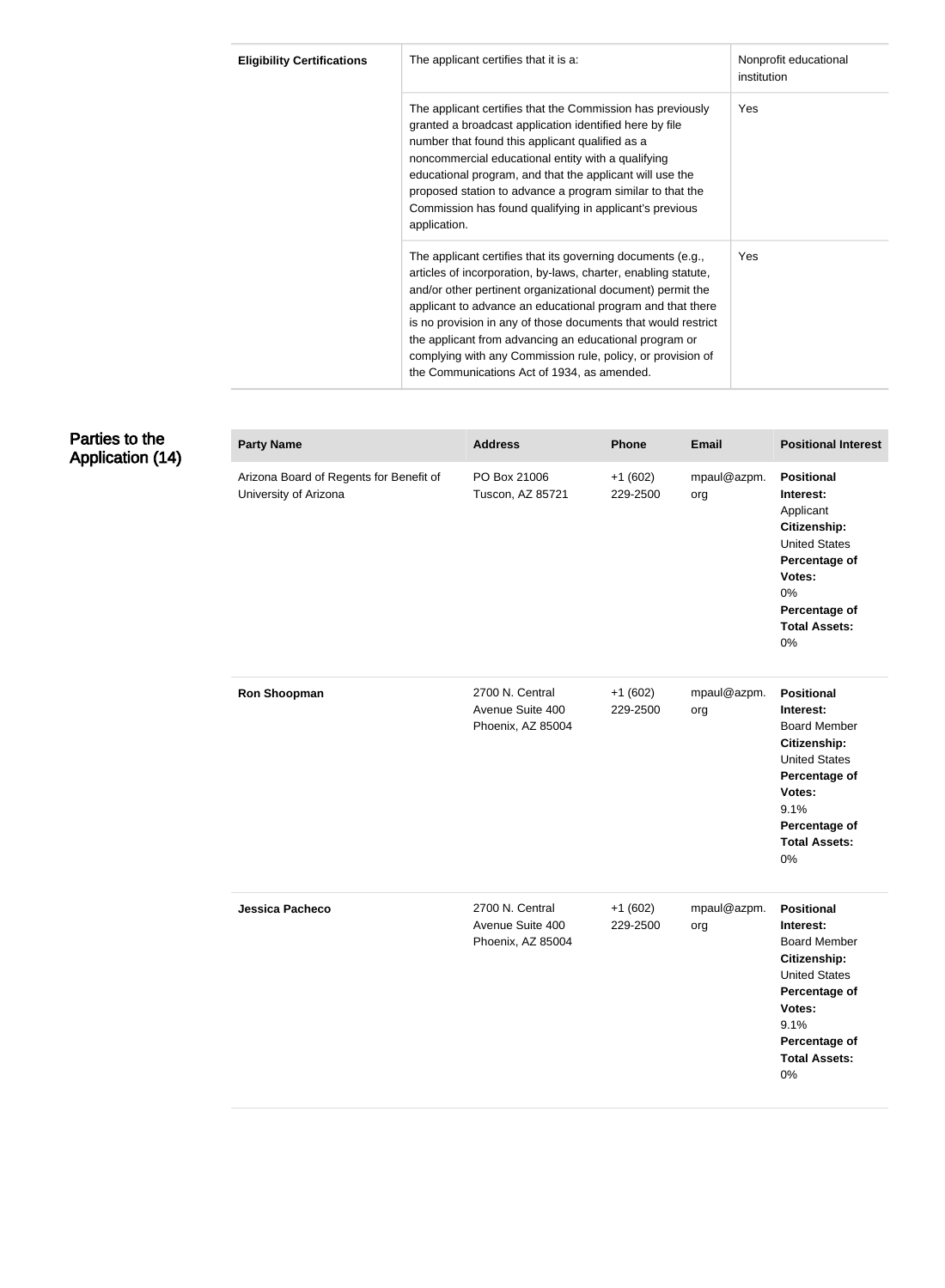| <b>Cecilia Mata</b>      | 2700 N. Central<br>Avenue Suite 400<br>Phoenix, AZ 85004 | $+1(602)$<br>229-2500 | mpaul@azpm.<br>org | <b>Positional</b><br>Interest:<br><b>Board Secretary</b><br>Citizenship:<br><b>United States</b><br>Percentage of<br>Votes:<br>9.1%<br>Percentage of<br><b>Total Assets:</b><br>0%              |
|--------------------------|----------------------------------------------------------|-----------------------|--------------------|-------------------------------------------------------------------------------------------------------------------------------------------------------------------------------------------------|
| <b>Rachel Kanyur</b>     | 2700 N. Central<br>Avenue Suite 400<br>Phoenix, AZ 85004 | $+1(602)$<br>229-2500 | mpaul@azpm.<br>org | <b>Positional</b><br>Interest:<br><b>Board Member</b><br>Citizenship:<br><b>United States</b><br>Percentage of<br>Votes:<br>0%<br>Percentage of<br><b>Total Assets:</b><br>0%                   |
| Robert J. Herbold        | 2700 N. Central<br>Avenue Suite 400<br>Phoenix, AZ 85004 | $+1(602)$<br>229-2500 | mpaul@azpm.<br>org | <b>Positional</b><br>Interest:<br><b>Board Member</b><br>Citizenship:<br><b>United States</b><br>Percentage of<br>Votes:<br>9.1%<br>Percentage of<br><b>Total Assets:</b><br>0%                 |
| <b>Nikhil Dave</b>       | 2700 N. Central<br>Avenue Suite 400<br>Phoenix, AZ 85004 | $+1(602)$<br>229-2500 | mpaul@azpm.<br>org | <b>Positional</b><br>Interest:<br><b>Board Assistant</b><br>Treasurer<br>Citizenship:<br><b>United States</b><br>Percentage of<br>Votes:<br>9.1%<br>Percentage of<br><b>Total Assets:</b><br>0% |
| <b>Katherine Hoffman</b> | 2700 N. Central<br>Avenue Suite 400<br>Phoenix, AZ 85004 | $+1(602)$<br>229-2500 | mpaul@azpm.<br>org | <b>Positional</b><br>Interest:<br><b>Board Member</b><br>Citizenship:<br><b>United States</b><br>Percentage of<br>Votes:<br>9.1%<br>Percentage of<br><b>Total Assets:</b><br>0%                 |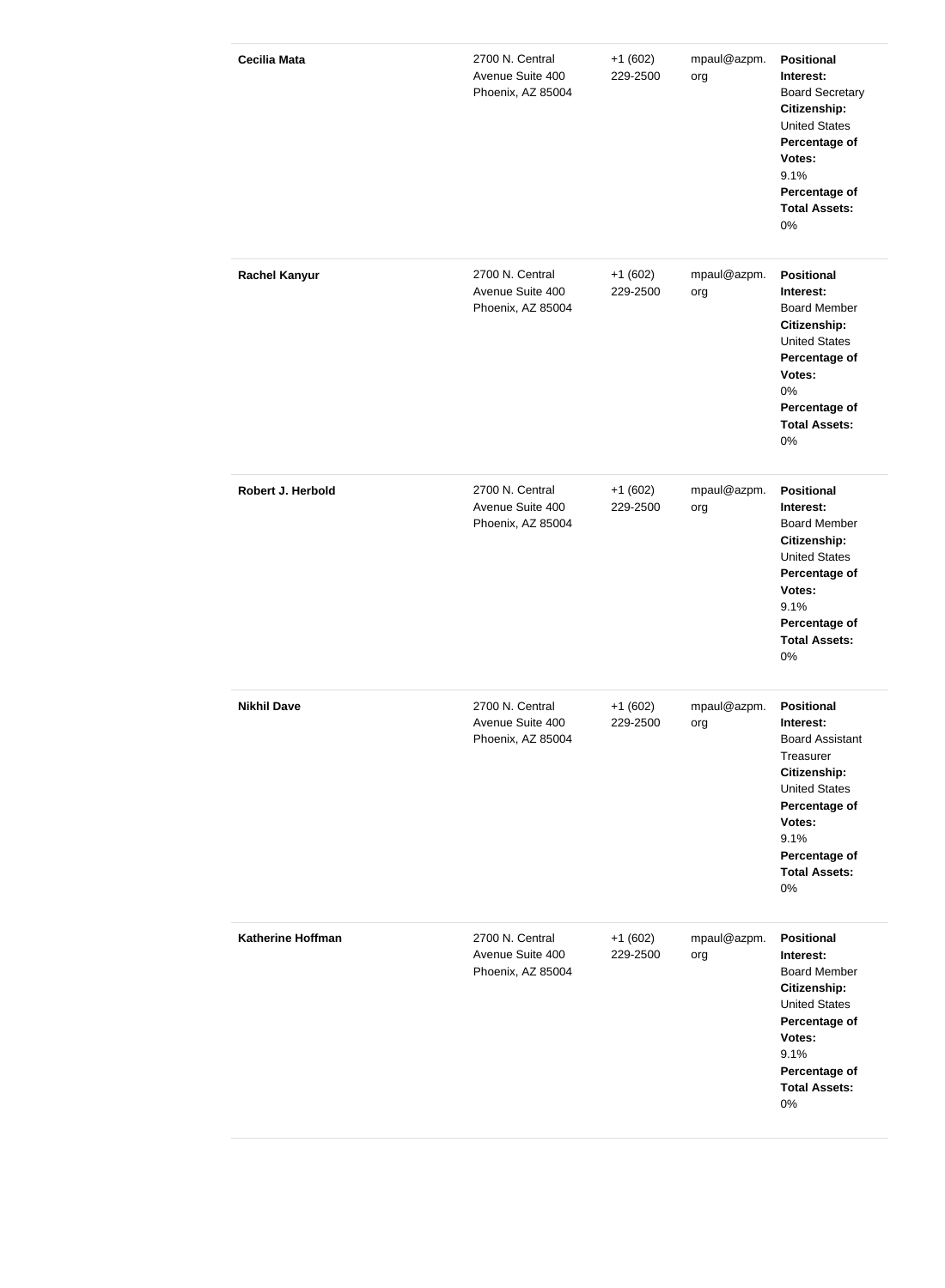| <b>Fred Duval</b>                                                  | 2700 N. Central<br>Avenue Suite 400<br>Phoenix, AZ 85004 | $+1(602)$<br>229-2500 | mpaul@azpm.<br>org | <b>Positional</b><br>Interest:<br><b>Board Member</b><br>Citizenship:<br><b>United States</b><br>Percentage of<br>Votes:<br>9.1%<br>Percentage of<br><b>Total Assets:</b><br>0%    |
|--------------------------------------------------------------------|----------------------------------------------------------|-----------------------|--------------------|------------------------------------------------------------------------------------------------------------------------------------------------------------------------------------|
| <b>Larry Penley</b>                                                | 2700 N. Central<br>Avenue Suite 400<br>Phoenix, AZ 85004 | $+1(602)$<br>229-2500 | mpaul@azpm.<br>org | <b>Positional</b><br>Interest:<br><b>Board Treasurer</b><br>Citizenship:<br><b>United States</b><br>Percentage of<br>Votes:<br>9.1%<br>Percentage of<br><b>Total Assets:</b><br>0% |
| <b>Robert C. Robbins</b><br>President<br>The University of Arizona | 2700 N. Central<br>Avenue Suite 400<br>Phoenix, AZ 85004 | $+1(602)$<br>229-2500 | mpaul@azpm.<br>org | <b>Positional</b><br>Interest:<br>Officer<br>Citizenship:<br><b>United States</b><br>Percentage of<br>Votes:<br>0%<br>Percentage of<br><b>Total Assets:</b><br>0%                  |
| <b>Lyndel Manson</b>                                               | 2700 N. Central<br>Avenue Suite 400<br>Phoenix, AZ 85004 | $+1(602)$<br>229-2500 | mpaul@azpm.<br>org | <b>Positional</b><br>Interest:<br><b>Board Chair</b><br>Citizenship:<br><b>United States</b><br>Percentage of<br>Votes:<br>9.1%<br>Percentage of<br><b>Total Assets:</b><br>0%     |
| <b>Doug Ducey</b>                                                  | 2700 N. Central<br>Avenue Suite 400<br>Phoenix, AZ 85004 | $+1(602)$<br>229-2500 | mpaul@azpm.<br>org | <b>Positional</b><br>Interest:<br><b>Board Member</b><br>Citizenship:<br><b>United States</b><br>Percentage of<br>Votes:<br>9.1%<br>Percentage of<br><b>Total Assets:</b><br>0%    |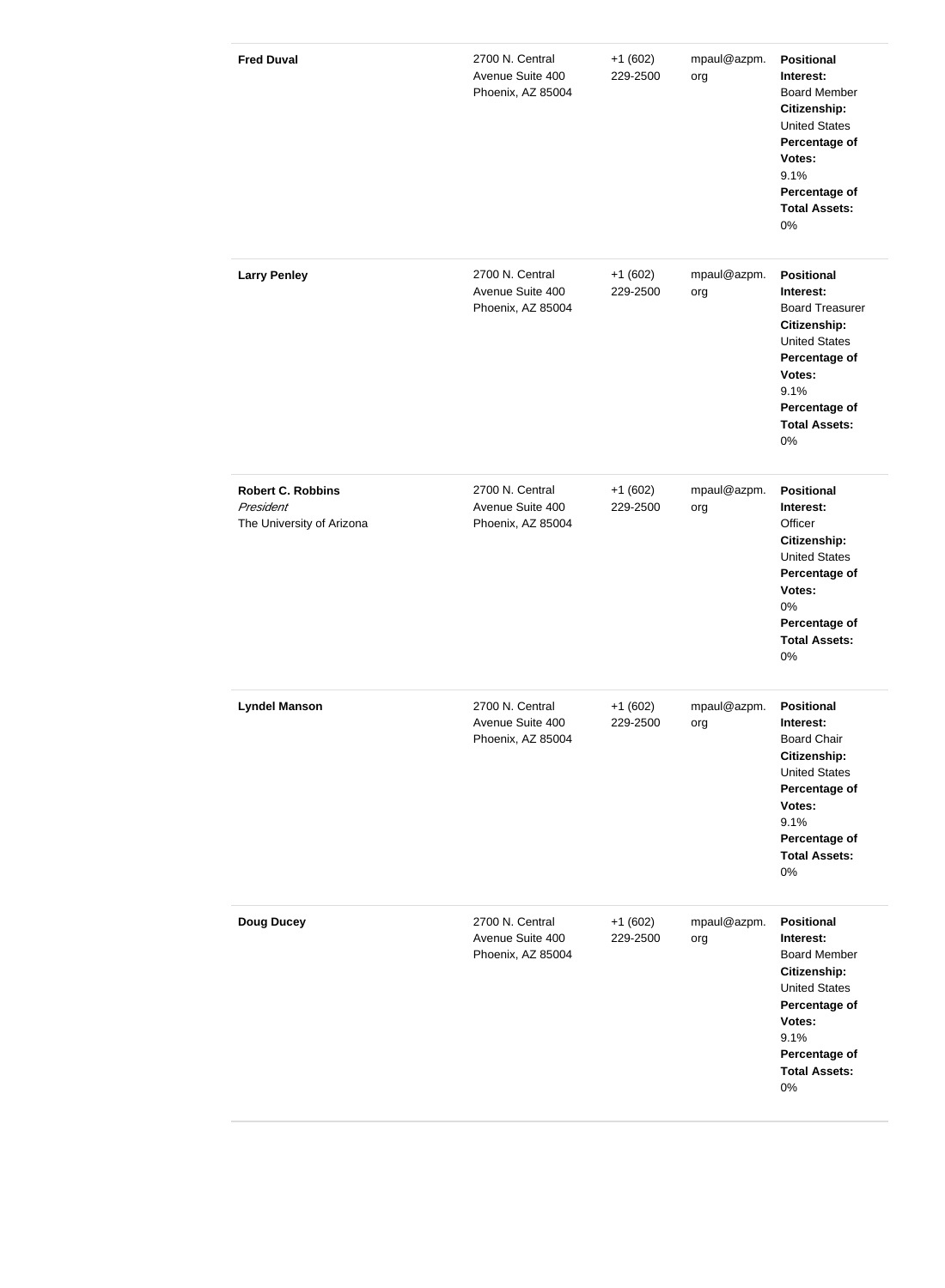| <b>Bill Ridenour</b> | 2700 N. Central   | $+1(602)$ | mpaul@azpm. | <b>Positional</b>    |
|----------------------|-------------------|-----------|-------------|----------------------|
|                      | Avenue Suite 400  | 229-2500  | org         | Interest:            |
|                      | Phoenix, AZ 85004 |           |             | <b>Board Member</b>  |
|                      |                   |           |             | Citizenship:         |
|                      |                   |           |             | <b>United States</b> |
|                      |                   |           |             | Percentage of        |
|                      |                   |           |             | Votes:               |
|                      |                   |           |             | 9.1%                 |
|                      |                   |           |             | Percentage of        |
|                      |                   |           |             | <b>Total Assets:</b> |
|                      |                   |           |             | 0%                   |

### Attributable Interest

| <b>Section</b>                                  | Question                                                                                                                                                                                        | <b>Response</b> |
|-------------------------------------------------|-------------------------------------------------------------------------------------------------------------------------------------------------------------------------------------------------|-----------------|
| <b>Equity and Financial</b><br><b>Interests</b> | Applicant certifies that equity and financial interests not<br>listed in the Parties to the Application section are non-<br>attributable pursuant to the notes to 47 C.F.R. Section<br>73.3555. | Yes             |
| <b>Other Authorizations</b>                     | Does the applicant or any party to the application have an<br>attributable interest in any other broadcast station(s).                                                                          | <b>Yes</b>      |

#### Legal **Certifications**

| <b>Section</b>                                      | Question                                                                                                                                                                                                                                                                                                                                                                                                                                                                          | <b>Response</b> |
|-----------------------------------------------------|-----------------------------------------------------------------------------------------------------------------------------------------------------------------------------------------------------------------------------------------------------------------------------------------------------------------------------------------------------------------------------------------------------------------------------------------------------------------------------------|-----------------|
| <b>Character Issues</b>                             | Applicant certifies that neither the applicant nor any party to<br>the application has or had any interest in, or connection<br>with:<br>(a) any broadcast application in any proceeding where<br>character issues were left unresolved or were<br>resolved adversely against the applicant or party to<br>the application; or<br>(b) any pending broadcast application in which<br>character issues have been raised.                                                            | Yes             |
| <b>Adverse Findings</b>                             | Applicant certifies that, with respect to the applicant and<br>each party to the application, no adverse finding has been<br>made, nor has an adverse final action been taken by any<br>court or administrative body in a civil or criminal proceeding<br>brought under the provisions of any laws related to any of<br>the following; any felony; mass media-related antitrust or<br>unfair competition; fraudulent statements to another<br>government unit; or discrimination. | Yes             |
| <b>Program Service</b><br><b>Certification</b>      | Applicant certifies that it is cognizant of and will comply with<br>its obligations as a Commission licensee to present a<br>program service responsive to the issues of public concern<br>facing the station's community of license and service area.                                                                                                                                                                                                                            | Yes             |
| <b>Local Public Notice</b>                          | Applicant certifies that it has or will comply with the public<br>notice requirements of 47 C.F.R. Section 73.3580.                                                                                                                                                                                                                                                                                                                                                               | Yes             |
| <b>Equal Employment</b><br><b>Opportunity (EEO)</b> | If the applicant proposes to employ five or more full-time<br>employees, applicant certifies that it is filing simultaneously<br>with this application a Broadcast EEO Model Program<br>Report.                                                                                                                                                                                                                                                                                   | N/A             |
| <b>Financial</b>                                    | The applicant certifies that sufficient net liquid assets are on<br>hand or that sufficient funds are available from committed<br>sources to construct and operate the requested facilities for<br>three months without revenue.                                                                                                                                                                                                                                                  | Yes             |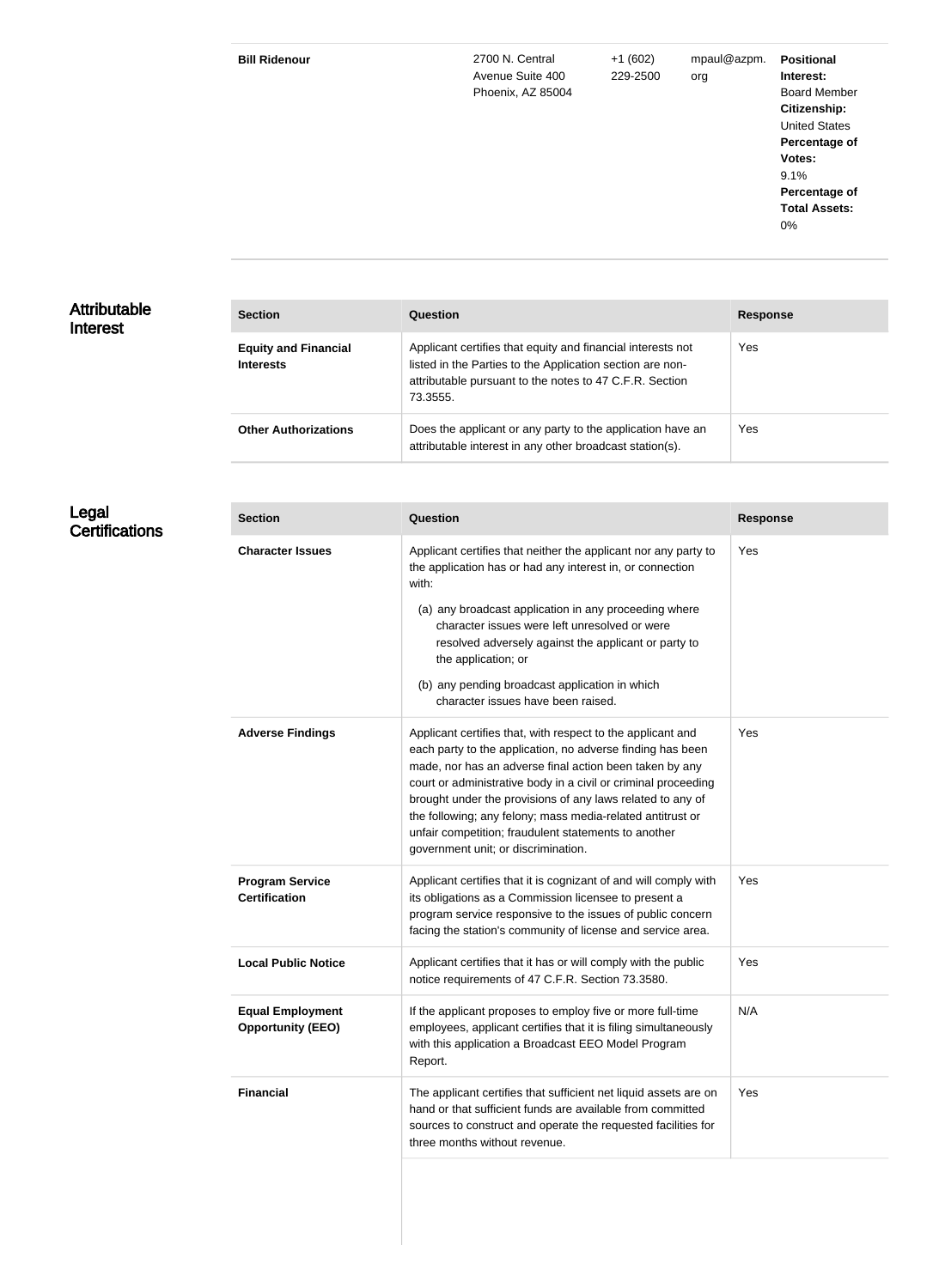The applicant certifies that this application is contingent upon receipt of a grant from a charitable organization, the approval of the budget of a school or university, or an appropriation from a state, county, municipality or other political supervision.

| <b>Alien Ownership</b> | Question                                                                                                                                                                                                                                                                                                                                                                           | <b>Response</b> |
|------------------------|------------------------------------------------------------------------------------------------------------------------------------------------------------------------------------------------------------------------------------------------------------------------------------------------------------------------------------------------------------------------------------|-----------------|
|                        | 1) Is the applicant a foreign government or the representative of any foreign government as specified in<br>Section 310(a) of the Communications Act?                                                                                                                                                                                                                              | No              |
|                        | 2) Is the applicant an alien or the representative of an alien? (Section 310(b)(1))                                                                                                                                                                                                                                                                                                | No              |
|                        | 3) Is the applicant a corporation, or non-corporate entity, that is organized under the laws of any foreign<br>government? (Section 310(b)(2))                                                                                                                                                                                                                                     | No              |
|                        | 4) Is the applicant an entity of which more than one-fifth of the capital stock, or other equity or voting interest,<br>is owned of record or voted by aliens or their representatives or by a foreign government or representative<br>thereof or by any entity organized under the laws of a foreign country? (Section 310(b)(3))                                                 | No              |
|                        | 5) Is the applicant directly or indirectly controlled by any other entity of which more than one-fourth of the<br>capital stock, or other equity or voting interest, is owned of record or voted by aliens, their representatives,<br>or by a foreign government or representative thereof, or by any entity organized under the laws of a foreign<br>country? (Section 310(b)(4)) | No              |
|                        | 6) Has the applicant received a declaratory ruling(s) under Section 310(b)(4) of the Communications Act?                                                                                                                                                                                                                                                                           | No              |
|                        | 6a) Enter the citation of the applicable declaratory ruling by DA/FCC number or the FCC Record citation,<br>release date, or any other identifying information.                                                                                                                                                                                                                    |                 |
|                        | 7) Has there been any change in the applicant's foreign ownership since issuance of the declaratory ruling(s)<br>cited in response to Question 6?                                                                                                                                                                                                                                  |                 |
|                        | 8) Does the applicant certify that it is in compliance with the terms and conditions of the foreign ownership<br>declaratory ruling(s) cited in response to Question 6?                                                                                                                                                                                                            |                 |
|                        | 9) In connection with this application, is the applicant filing a foreign ownership Petition for Declaratory Ruling<br>pursuant to Section 310(b)(4) of the Communications Act?                                                                                                                                                                                                    | No.             |

## Fair Distribution of Service

| <b>Section</b>                      | <b>Question</b>                                                                                                                                                                                                                                                                                                                                                                                                                                                                                                                                                                      | <b>Response</b> |
|-------------------------------------|--------------------------------------------------------------------------------------------------------------------------------------------------------------------------------------------------------------------------------------------------------------------------------------------------------------------------------------------------------------------------------------------------------------------------------------------------------------------------------------------------------------------------------------------------------------------------------------|-----------------|
| <b>Fair Distribution of Service</b> | Applicant certifies that it provides a first aural (reception)<br>service.                                                                                                                                                                                                                                                                                                                                                                                                                                                                                                           | No              |
|                                     | Applicant certifies that:<br>(a) it is a Tribal Applicant, as defined in 47 C.F.R.<br>Section 73.7000;<br>(b) the facilities proposed in this Application will provide<br>Tribal Coverage, as defined in 47 C.F.R. Section<br>73.7000, of Tribal Lands occupied by the applicant<br>Tribe(s);<br>(c) the proposed community of license is located on<br>Tribal Lands, as defined in 47 C.F.R. Section<br>73.7000; and<br>(d) the proposed facility would be the first local Tribal-<br>owned noncommercial educational transmission<br>service at the proposed community of license. | No              |
|                                     | Applicant certifies that the proposed station will provide a<br>first noncommercial aural service to<br>(a) at least 10 percent of the people residing within the<br>station's 60 dBu (1mV/m) service contour and<br>(b) to a minimum of 2,000 people.                                                                                                                                                                                                                                                                                                                               | Yes             |

N/A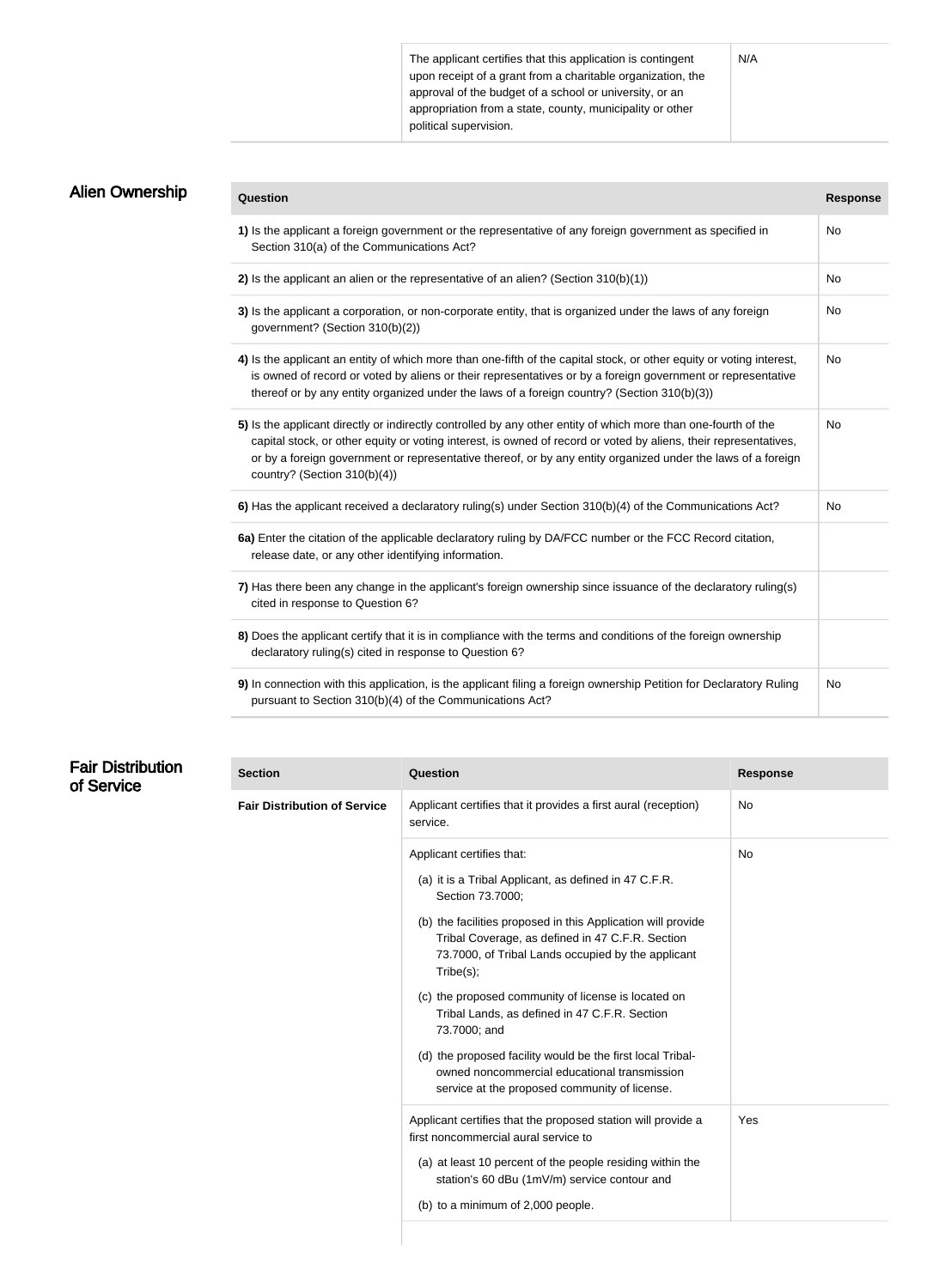| Applicant certifies that the proposed station will provide a<br>second noncommercial aural service, or an aggregated first<br>and second noncommercial educational aural service, to | Yes |
|--------------------------------------------------------------------------------------------------------------------------------------------------------------------------------------|-----|
| (a) at least 10 percent of the people residing within the<br>station's 60 dBu (1mV/m) service contour and                                                                            |     |
| (b) to a minimum of 2,000 people.                                                                                                                                                    |     |

| <b>Point System</b><br>Factors | <b>Section</b>                     | Question                                                                                                                                                                                                                                                                                                                                                                                                                                                                                                                                                                                                            | <b>Response</b> |
|--------------------------------|------------------------------------|---------------------------------------------------------------------------------------------------------------------------------------------------------------------------------------------------------------------------------------------------------------------------------------------------------------------------------------------------------------------------------------------------------------------------------------------------------------------------------------------------------------------------------------------------------------------------------------------------------------------|-----------------|
| /Tiebreakers                   | <b>Established Local Applicant</b> | Applicant certifies that for at least the 24 months<br>immediately prior to application, and continuing through the<br>present, it qualifies as a local applicant pursuant to 47 CFR<br>Section 73.7000, and that it is has placed documentation of<br>its qualifications as an established local applicant in the<br>applicant's public inspection file and has submitted to the<br>Commission copies of the documentation.                                                                                                                                                                                        | Yes             |
|                                |                                    | If the applicant certifies above that it qualifies for points as<br>an "established local applicant," applicant pledges to<br>maintain localism characteristics during the period from the<br>grant of the construction permit until the station has<br>achieved at least four years of on-air operations.                                                                                                                                                                                                                                                                                                          | Yes             |
|                                | <b>Diversity of Ownership</b>      | Applicant certifies<br>(1) that the principal community (city grade) contour of<br>the proposed station does not overlap the principal<br>community contour of any other authorized station<br>(comparing radio to radio and television to television,<br>including non-fill-in translator stations) in which any<br>party to the application has an attributable interest as<br>defined in 47 CFR Section 73.3555, and<br>(2) that it has placed documentation of its diversity<br>qualifications in the applicant's public inspection file<br>and has submitted to the Commission copies of the<br>documentation. | Yes             |
|                                |                                    | Is the applicant's certification to the question above based<br>on a pledge to divest an attributable broadcast interest or<br>resign from an attributable positional interest?                                                                                                                                                                                                                                                                                                                                                                                                                                     | No              |
|                                |                                    | If the applicant certifies above that it qualifies for points for<br>"diversity of ownership," applicant and any party to the<br>application pledge to comply with the restrictions on station<br>modifications and acquisitions, as defined in 47 CFR<br>Section 73.7005, during the period from grant of the<br>construction permit until the station has achieved at least<br>four years of on-air operations.                                                                                                                                                                                                   | Yes             |
|                                | <b>State-wide Network</b>          | Applicant certifies that<br>(a) it has NOT claimed a credit for diversity of ownership<br>above;<br>(b) it is one of the three specific types of organizations<br>described in 47 C.F.R. Section 73.7003(b)(3); and<br>(c) it has placed documentation of its qualifications in a<br>local public inspection file and has submitted to the<br>Commission copies of the documentation.                                                                                                                                                                                                                               | No              |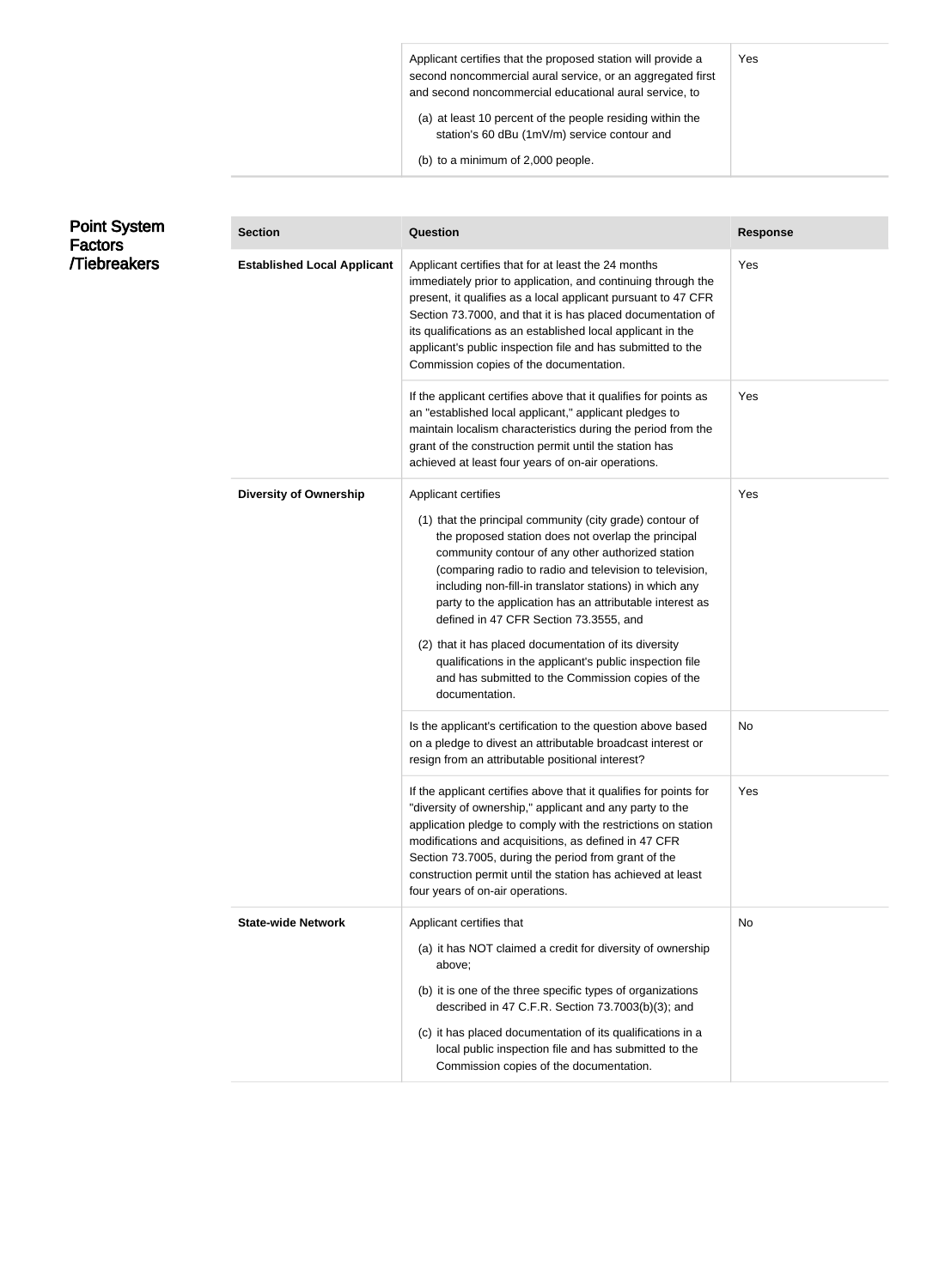| <b>Technical Parameters</b>                     | Applicant certifies that the numbers in the boxes below<br>accurately reflect the new area and population that its<br>proposal would serve with a 60 dBu signal measured in<br>accordance with the standard predicted contours in 47 C.F.<br>R. Section 73.313(c) and that it has documented the basis<br>for its calculations in the local public inspection file and has<br>submitted copies to the Commission. Major modification<br>applicants should include new area proposed only (exclude<br>any area already within the station's existing service area).<br>(Points, if any, will be determined by FCC)                                                                                                 | Yes                   |
|-------------------------------------------------|-------------------------------------------------------------------------------------------------------------------------------------------------------------------------------------------------------------------------------------------------------------------------------------------------------------------------------------------------------------------------------------------------------------------------------------------------------------------------------------------------------------------------------------------------------------------------------------------------------------------------------------------------------------------------------------------------------------------|-----------------------|
|                                                 | New area served in square kilometers (excluding areas of<br>water):                                                                                                                                                                                                                                                                                                                                                                                                                                                                                                                                                                                                                                               | 8398                  |
|                                                 | Population served based on the most recent census block<br>data from the United State:                                                                                                                                                                                                                                                                                                                                                                                                                                                                                                                                                                                                                            | 26787                 |
| <b>Existing Authorizations</b>                  | By placing a number in the box, the applicant certifies that it<br>and other parties to the application have, as of the date of<br>the filing and pursuant to 47 C.F.R. Section 73.3555,<br>attributable interests in the stated number of relevant<br>broadcast station authorizations. Radio applicants should<br>count all attributable full service radio stations, AM and FM,<br>commercial and noncommercial, and FM translator stations<br>other than fill-in stations or those identified in the second<br>question (pledge to divest an attributable broadcast interest<br>/resign from an attributable positional interest) under<br>Diversity of Ownership above.                                      | 26                    |
| <b>Pending Applications</b>                     | By placing a number in the box, the applicant certifies that it<br>and other parties to the application have, as of the date of<br>the filing and pursuant to 47 C.F.R. Section 73.3555,<br>attributable interests in the stated number of pending<br>applications for new or major changes to relevant broadcast<br>stations. Radio applicants should count all attributable full<br>service radio stations, AM and FM, commercial and<br>noncommercial, and FM translator stations other than fill-in<br>stations or those identified in the second question (pledge to<br>divest an attributable broadcast interest/resign from an<br>attributable positional interest) under Diversity of Ownership<br>above. | 3                     |
| <b>Prior NCE applications</b>                   | Applicant certifies that it applied for an NCE construction<br>permit in a prior filing window and had its application<br>accepted for filing and processed, but subsequently<br>dismissed in favor of an applicant with superior points, or<br>based on a tie-breaker preference.                                                                                                                                                                                                                                                                                                                                                                                                                                | No                    |
|                                                 | Applicant certifies that<br>(1) it has been in continuous existence from the date of<br>the previous filing window until the present, and<br>(2) it does not hold any NCE construction permit or<br>license.                                                                                                                                                                                                                                                                                                                                                                                                                                                                                                      | N/A                   |
| <b>Established Community</b><br><b>Presence</b> | Provide the date on which the applicant qualified as local.<br>See 47 CFR Section 73.7000.                                                                                                                                                                                                                                                                                                                                                                                                                                                                                                                                                                                                                        | 1864-03-15 00:00:00.0 |
|                                                 | Applicant certifies that it has remained local at all times<br>since this date.                                                                                                                                                                                                                                                                                                                                                                                                                                                                                                                                                                                                                                   | No                    |

| <b>Channel and</b><br><b>Facility</b><br><b>Information</b> | <b>Section</b>               | Question  | <b>Response</b> |
|-------------------------------------------------------------|------------------------------|-----------|-----------------|
|                                                             | <b>Proposed Community of</b> | State     | Arizona         |
|                                                             | License                      | City      | ST. JOHNS       |
|                                                             |                              | Channel   | 206             |
|                                                             |                              | Frequency | 89.1            |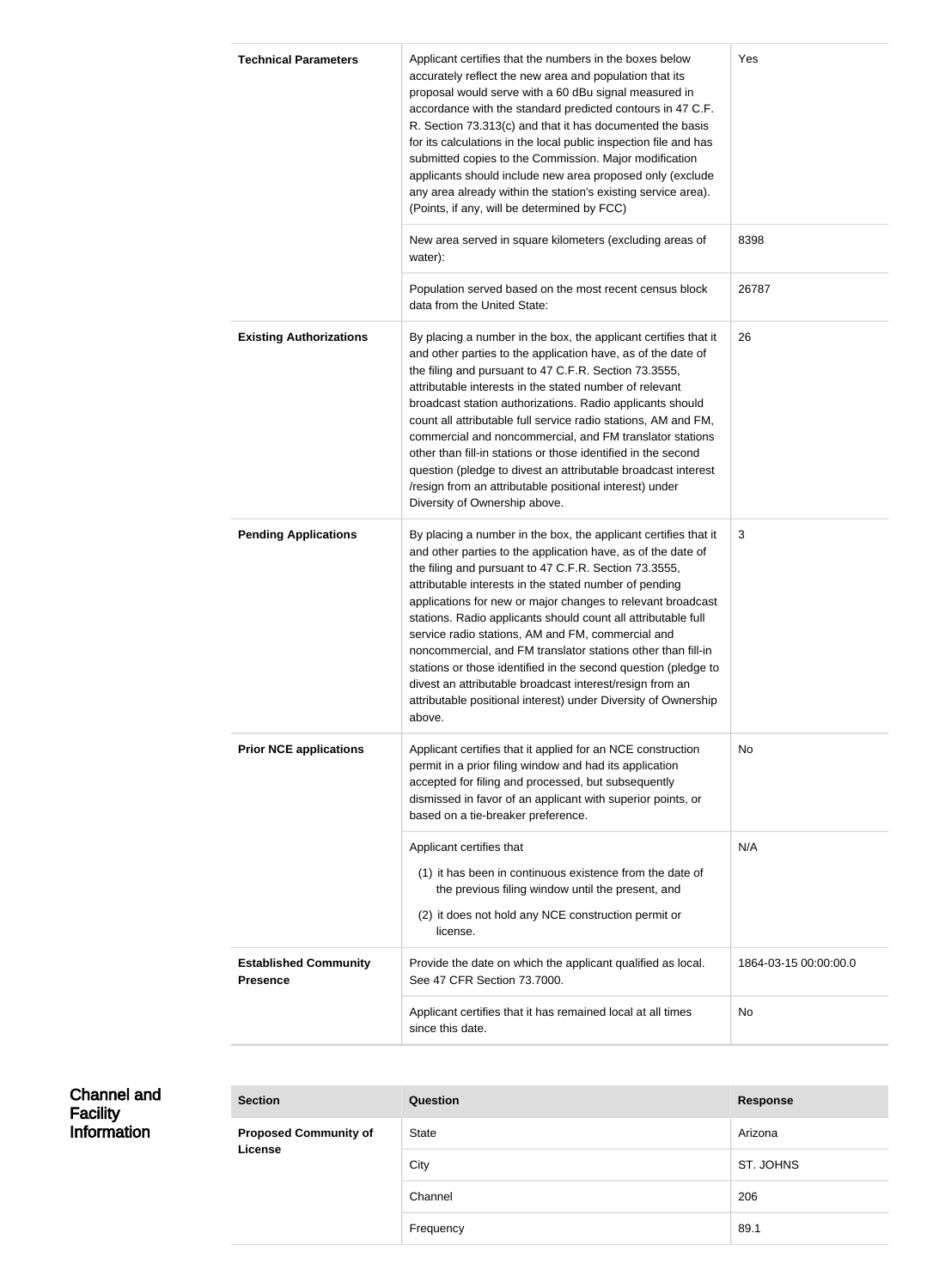| <b>Facility Type</b> | <b>Facility Type</b> | Noncommercial<br>Educational |
|----------------------|----------------------|------------------------------|
| <b>Station Class</b> | <b>Station Class</b> | C <sub>1</sub>               |

| Antenna              |  |
|----------------------|--|
| <b>Location Data</b> |  |

| <b>Section</b>                                  | Question                                                           | <b>Response</b>                                |
|-------------------------------------------------|--------------------------------------------------------------------|------------------------------------------------|
| <b>Antenna Structure</b><br><b>Registration</b> | Do you have an FCC Antenna Structure Registration (ASR)<br>Number? | <b>No</b>                                      |
|                                                 | <b>ASR Number</b>                                                  |                                                |
| <b>Coordinates (NAD83)</b>                      | Latitude                                                           | 34° 14' 59.0" N+                               |
|                                                 | Longitude                                                          | 109° 35' 13.0" W-                              |
|                                                 | Structure Type                                                     | <b>LTOWER-Lattice Tower</b>                    |
|                                                 | <b>Overall Structure Height</b>                                    | 61 meters                                      |
|                                                 | <b>Support Structure Height</b>                                    | 0 meters                                       |
|                                                 | <b>Ground Elevation (AMSL)</b>                                     | 2560 meters                                    |
| <b>Antenna Data</b>                             | Height of Radiation Center Above Ground Level                      | Horizontal: 35 meters<br>Vertical:35 meters    |
|                                                 | Height of Radiation Center Above Average Terrain                   | Horizontal:369 meters<br>Vertical:369 meters   |
|                                                 | Height of Radiation Center Above Mean Sea Level                    | Horizontal:2595 meters<br>Vertical:2595 meters |
|                                                 | <b>Effective Radiated Power</b>                                    | Horizontal:13.0 Vertical:<br>13.0              |

#### Antenna Technical Data

| <b>Section</b>      | Question     | <b>Response</b> |
|---------------------|--------------|-----------------|
| <b>Antenna Type</b> | Antenna Type | Directional     |

#### **Directional Antenna Relative Field Value**

| <b>Degree</b> | Value | <b>Degree</b> | Value | <b>Degree</b> | Value | <b>Degree</b> | Value |
|---------------|-------|---------------|-------|---------------|-------|---------------|-------|
| $\pmb{0}$     | 1.0   | 90            | 1.0   | 180           | 0.822 | 270           | 0.251 |
| 10            | 1.0   | 100           | 1.0   | 190           | 0.654 | 280           | 0.314 |
| 20            | 1.0   | 110           | 1.0   | 200           | 0.521 | 290           | 0.394 |
| 30            | 1.0   | 120           | 1.0   | 210           | 0.415 | 300           | 0.495 |
| 40            | 1.0   | 130           | 1.0   | 220           | 0.331 | 310           | 0.62  |
| 50            | 1.0   | 140           | 1.0   | 230           | 0.266 | 320           | 0.776 |
| 60            | 1.0   | 150           | 1.0   | 240           | 0.264 | 330           | 0.971 |
| 70            | 1.0   | 160           | 1.0   | 250           | 0.251 | 340           | 1.0   |
| 80            | 1.0   | 170           | 1.0   | 260           | 0.218 | 350           | 1.0   |

#### **Additional Azimuths**

**Degree Value**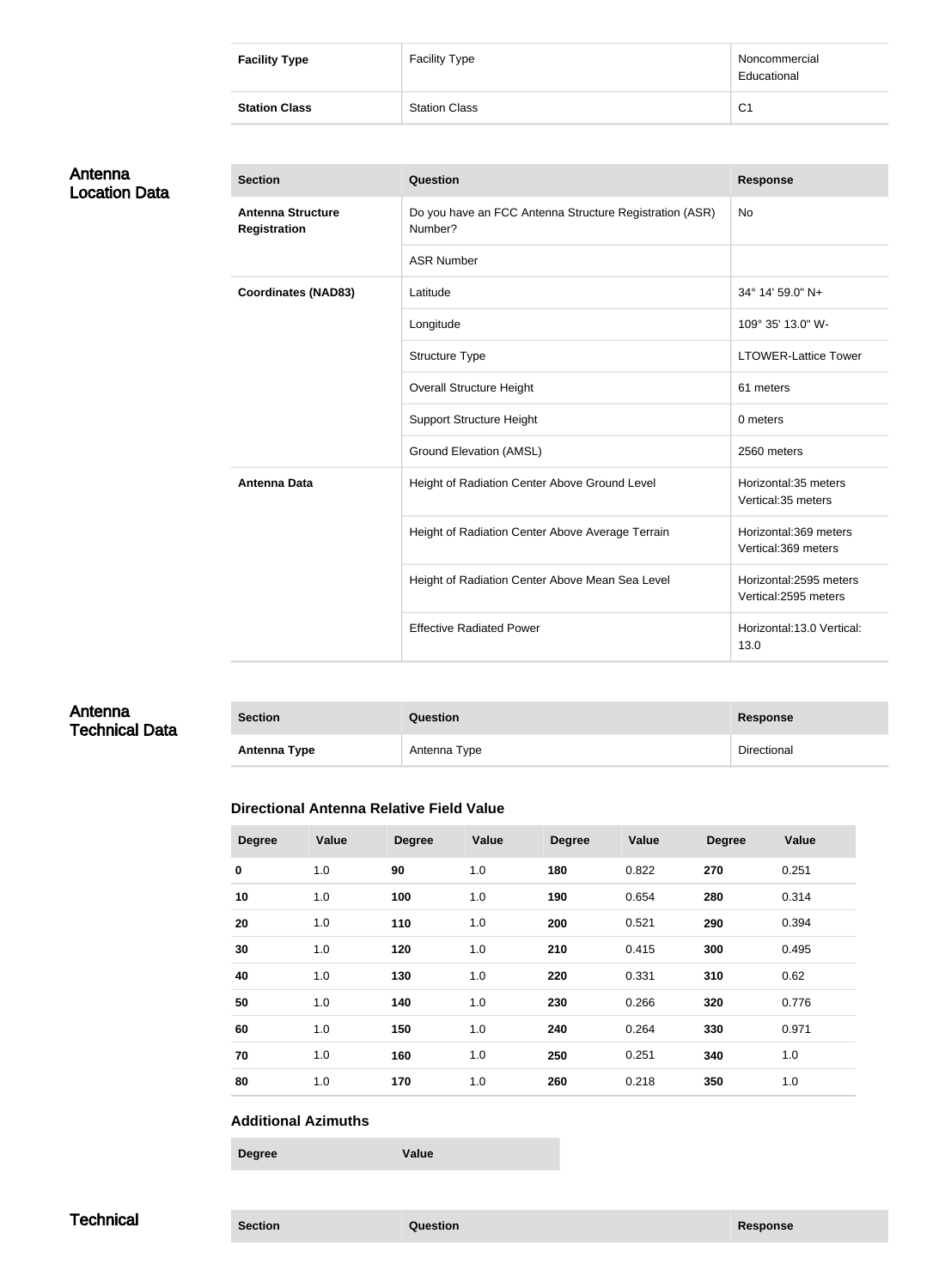| <b>Environmental Effect</b>      | Would a Commission grant of Authorization for this location<br>be an action which may have a significant environmental<br>effect? (See 47 C.F.R. Section 1.1306)                                                                                               | No.        |
|----------------------------------|----------------------------------------------------------------------------------------------------------------------------------------------------------------------------------------------------------------------------------------------------------------|------------|
| <b>Broadcast Facility</b>        | Does the proposed facility comply with the applicable<br>engineering standards and assignment requirements of 47<br>C.F.R. Sections 73.203, 73.207, 73.213, 73.315, 73.509,<br>and 73.515?                                                                     | <b>Yes</b> |
| <b>Contour Protection</b>        | Does the proposed facility request processing pursuant to<br>the contour protection provisions of 47 C.F.R Section<br>73.215?                                                                                                                                  | No.        |
| <b>Reasonable Site Assurance</b> | Applicant certifies that it has reasonable assurance in good<br>faith that the site or proposed structure at the location of its<br>transmitting antenna will be available to the applicant for the<br>applicant's intended purpose.                           | <b>Yes</b> |
|                                  | If reasonable assurance is not based on applicant's<br>ownership of the proposed site or structure, applicant<br>certifies that it has obtained such reasonable assurance by<br>contacting the owner or person possessing control of the<br>site or structure. | <b>Yes</b> |
|                                  |                                                                                                                                                                                                                                                                |            |

### **Certification**

| <b>Section</b>                                    | <b>Question</b>                                                                                                                                                                                                                                                                                                                                                                                                                                                                                                                                                                                                                                                                                                                                                                                                                                           | <b>Response</b> |
|---------------------------------------------------|-----------------------------------------------------------------------------------------------------------------------------------------------------------------------------------------------------------------------------------------------------------------------------------------------------------------------------------------------------------------------------------------------------------------------------------------------------------------------------------------------------------------------------------------------------------------------------------------------------------------------------------------------------------------------------------------------------------------------------------------------------------------------------------------------------------------------------------------------------------|-----------------|
| <b>General Certification</b><br><b>Statements</b> | The Applicant waives any claim to the use of any particular<br>frequency or of the electromagnetic spectrum as against the<br>regulatory power of the United States because of the<br>previous use of the same, whether by authorization or<br>otherwise, and requests an Authorization in accordance<br>with this application (See Section 304 of the<br>Communications Act of 1934, as amended.).                                                                                                                                                                                                                                                                                                                                                                                                                                                       |                 |
|                                                   | The Applicant certifies that neither the Applicant nor any<br>other party to the application is subject to a denial of<br>Federal benefits pursuant to §5301 of the Anti-Drug Abuse<br>Act of 1988, 21 U.S.C. § 862, because of a conviction for<br>possession or distribution of a controlled substance. This<br>certification does not apply to applications filed in services<br>exempted under §1.2002(c) of the rules, 47 CFR. See §1.<br>2002(b) of the rules, 47 CFR § 1.2002(b), for the definition<br>of "party to the application" as used in this certification §<br>1.2002(c). The Applicant certifies that all statements made<br>in this application and in the exhibits, attachments, or<br>documents incorporated by reference are material, are part<br>of this application, and are true, complete, correct, and<br>made in good faith. |                 |
| <b>Authorized Party to Sign</b>                   | <b>FAILURE TO SIGN THIS APPLICATION MAY RESULT IN</b><br>DISMISSAL OF THE APPLICATION AND FORFEITURE<br>OF ANY FEES PAID<br>Upon grant of this application, the Authorization Holder may<br>be subject to certain construction or coverage requirements.<br>Failure to meet the construction or coverage requirements<br>will result in automatic cancellation of the Authorization.<br>Consult appropriate FCC regulations to determine the<br>construction or coverage requirements that apply to the type<br>of Authorization requested in this application.<br>WILLFUL FALSE STATEMENTS MADE ON THIS FORM<br>OR ANY ATTACHMENTS ARE PUNISHABLE BY FINE<br>AND/OR IMPRISONMENT (U.S. Code, Title 18, §1001)<br>AND/OR REVOCATION OF ANY STATION<br>AUTHORIZATION (U.S. Code, Title 47, §312(a)(1)), AND<br>/OR FORFEITURE (U.S. Code, Title 47, §503). |                 |